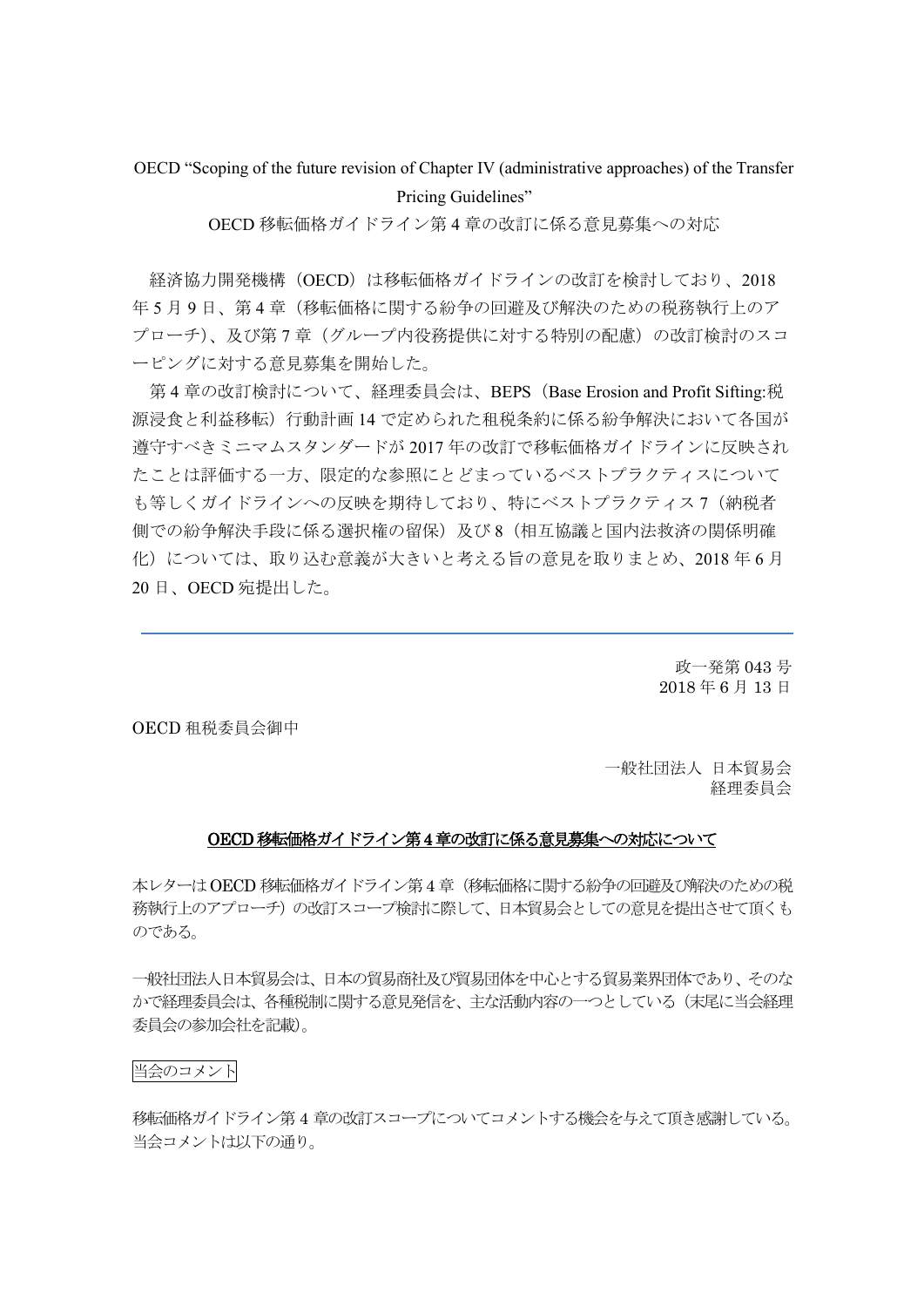BEPSに関する包括的枠組みを取り決めるなかで、租税条約に係る紛争解決において各国が遵守すべ きミニマムスタンダードが定められたこと、2017 年の改正でOECD移転価格ガイドラインにもその 規定内容が反映されたことは大いに評価したい。一方、行動計画 14 の勧告内容には他にも、相互協 議をより効果的なものとするための提言が含まれており、ガイドラインへの取り込み余地も残ると考 えている。

行動計画 14 において最低限対応すべき措置とされたミニマムスタンダードについては、その殆どが ガイドラインに織り込まれたが、ベストプラクティスに関しては、(徴税と相互協議手続きの関係に ついて定めた)ベストプラクティス6 を例外とすれば、参照はされているものの記載内容は限定的範 囲に止まる。ベストプラクティスは、あくまでも実施することが望ましいと提言された措置ではある が、多くの納税者意見を反映する優れたものである。

行動計画 14 において、相互協議を妨げる障害を解消するための対応策として提言されたものの一部 が、ミニマムスタンダードではなく敢えてベストプラクティスとされた主な理由は、モニタリングや 評価がしづらいといった要素が含まれる、というものである。事実そうした側面もあるかも知れない が、行動計画14 に定められた三綱領(1.相互協議手続の誠実な実施と事案の適時解決、2.租税条約上 の紛争の予防及び適時解決に資する行政手続の確保、3.納税者による相互協議へのアクセス確保)、に 沿ったものであるという意味においては、ベストプラクティスも何らミニマムスタンダードと変わら ない。これら提言内容を反映させることで、移転価格ガイドラインはより強化されたものになると当 会は考える。

ベストプラクティスについては等しくガイドラインに反映されることを期待したいが、そのなかでも、 とくにベストプラクティス 7(納税者側での紛争解決手段選択権の留保)及び 8(相互協議と国内法 救済の関係明確化)についてはその意義を強調しておきたい。行政と司法による救済手続きに調整が 働かない現状においては、相互協議の有効性は限定されたものとなってしまう。

相互協議の実施はその根拠を二国間租税条約に求めるが、国内法との関係については明確でない点も 多い。とくに、国内救済手続きにおける司法判決の効力については、相互協議に優先するという考え 方をとる国もあり(そうした考え方が支配的な国もあり)、そうした国では司法判決が確定する場合 はそれが最終判断となるため、行政側が協議に応じないというケースも見られる。司法に訴える期限 が相互協議の申立期限(3年)よりも一般に早くに到来してしまうという問題とも相俟って、多くの 納税者は司法に解決手段を求めるため、結果、相互協議による紛争解決が望みづらくなっているとい うのが実状である。

こうした状況を改善するためには、相互協議が申請された場合に、国内法上の異議申立・訴訟手続き の停止及び期限延長を図るなどの対応をとる必要があると思われる。

BEPSに対する対抗措置の導入は、同時に、納税者にとって予見可能性を高める(予期せぬ二重課税 を含めて不確実性を排除する)ものではなければならない。当会は、租税条約に関連する紛争を解決 するための相互協議手続きが更に実効的なものとなるために、今回のガイドライン第4 章の改訂検討 に際して、上記を提言させて頂くものである。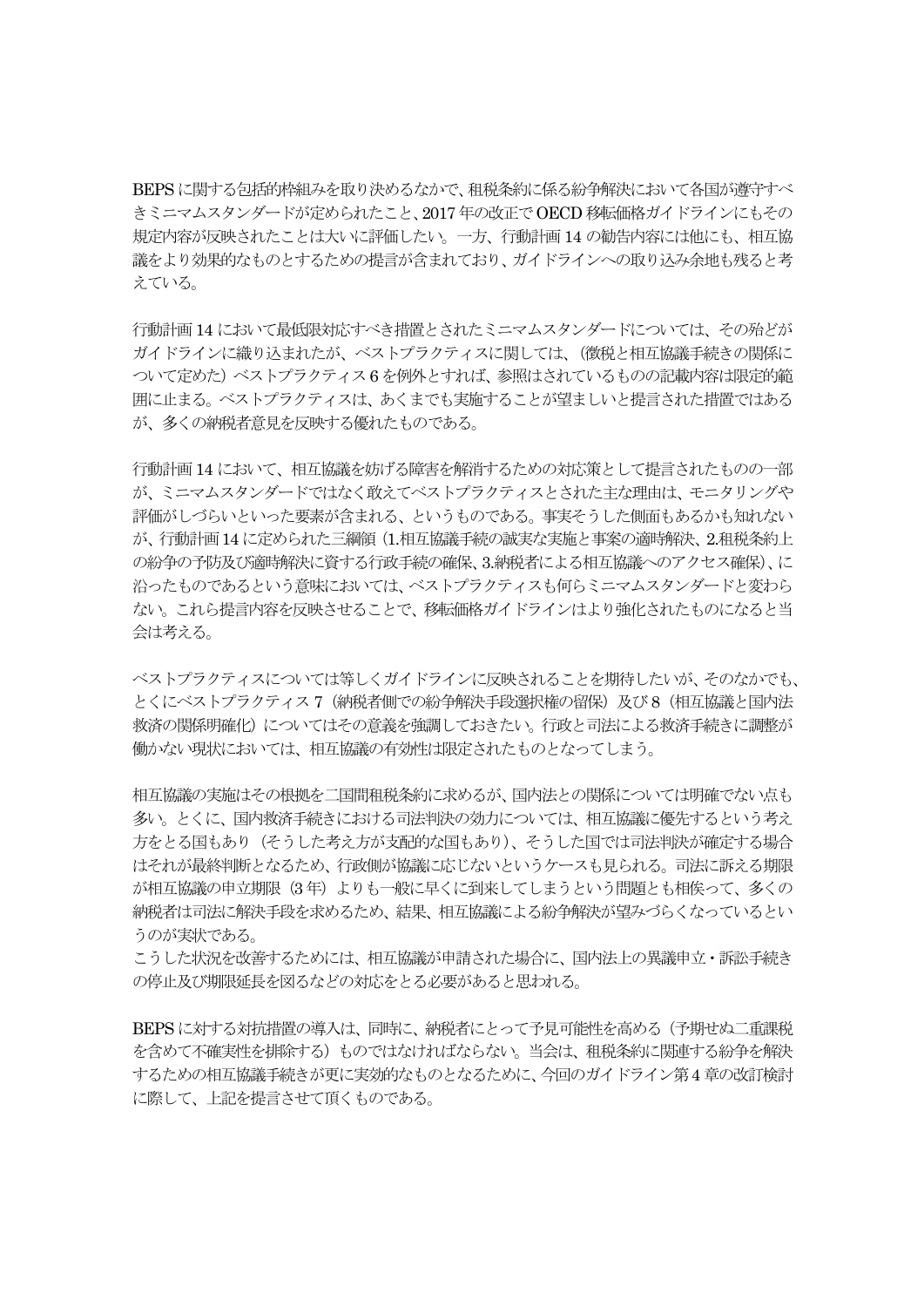一般社団法人日本貿易会 〒105-6106 東京都港区浜松町 2-4-1 世界貿易センタービル 6 階 URL http://www.jftc.or.jp/

経理委員会委員会社

伊藤忠商事㈱

稲畑産業㈱

岩谷産業㈱

兼松㈱

興和㈱

CBC㈱

JFE 商事㈱

神栄㈱

住友商事㈱

双日㈱

蝶理㈱

豊田通商㈱

長瀬産業㈱

日鉄住金物産㈱

野村貿易㈱

阪和興業㈱

㈱日立ハイテクノロジーズ

丸紅㈱

三井物産㈱

三菱商事㈱

ユアサ商事

\*\*\*\*\*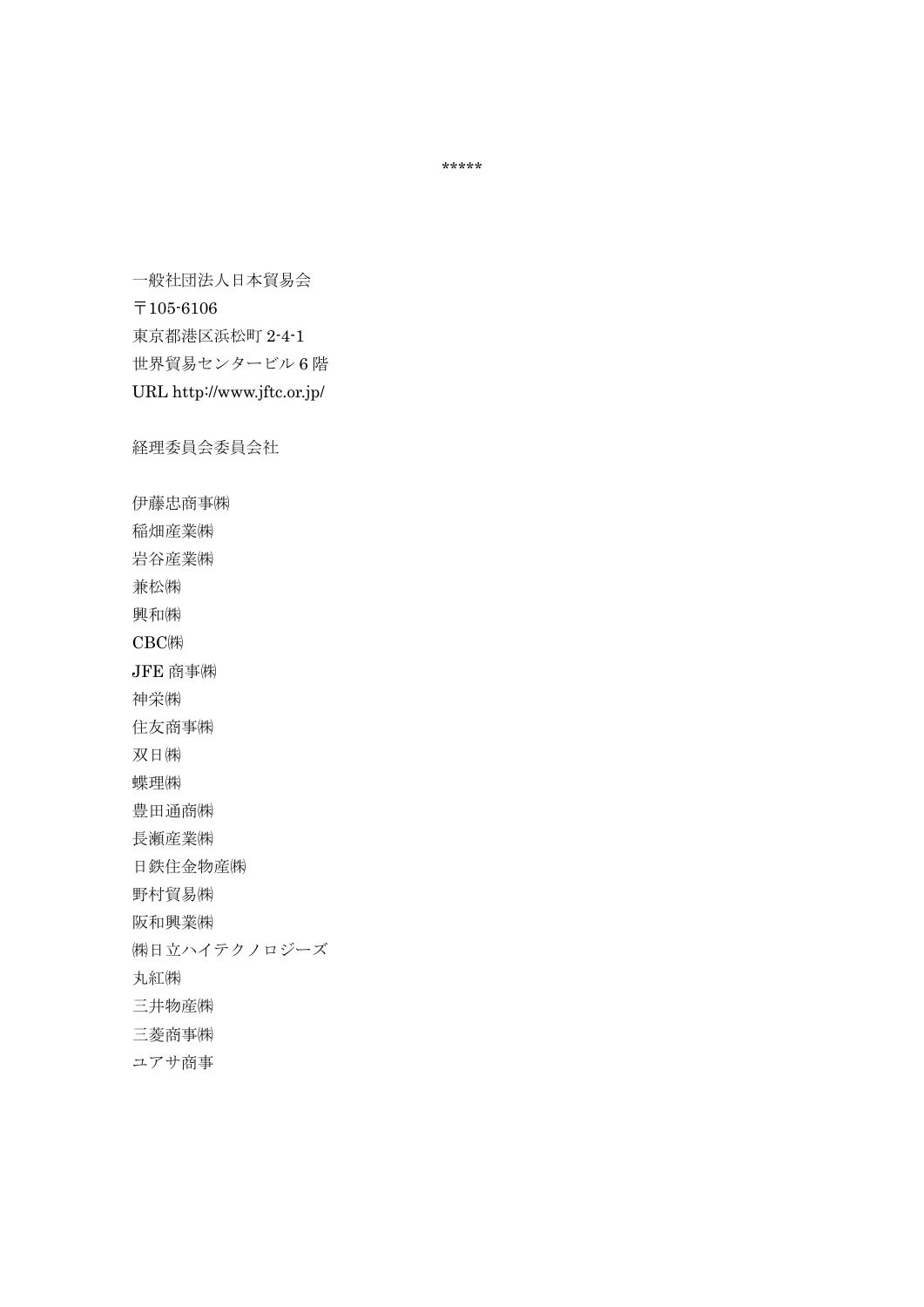Document No.043  $20<sup>th</sup>$  June  $2018$ 

The Tax Treaties, Transfer Pricing and Financial Transaction Division Centre of Tax Policy and Administration Organization for Economic Cooperation and Development

> Accounting & Tax Committee Japan Foreign Trade Council, Inc.

## **Ref : Invitation for Public Comments on "Scoping of the future revision of Chapter IV (administrative approaches) of the Transfer Pricing Guidelines"**

The following are the comments of the Accounting  $&$  Tax Committee of the Japan Foreign Trade Council, Inc. ("JFTC") in response to the invitation to public comments by the OECD regarding the Scoping of the future revision of Chapter IV (administrative approaches) of the Transfer Pricing Guidelines.

JFTC is a trade-industry association with Japanese trading companies and trading organizations as its core members. One of the main activities of the JFTC's Accounting & Tax Committee is to submit policy proposals and requests concerning tax matters. Member companies of the JFTC Accounting & Tax Committee are listed at the end of this document.

# **Comments**

We are grateful for the opportunity to provide comments on the scoping of the future revision of Chapter IV of the Transfer Pricing Guidelines.

We appreciate the fact that member states of the inclusive framework on BEPS have agreed to a "minimum standard" with respect to treaty related disputes and that significant changes have been incorporated accordingly in Chapter IV of the OECD Transfer Pricing Guidelines which was updated in 2017. However, we also believe that there is more to the recommendations of Action Plan 14 that could find place in Chapter IV of the guideline to further improve the dispute resolution mechanisms.

Whilst most of the elements of the minimum standards have been incorporated in the guideline, reference to some of the primary concerns of taxpayers which are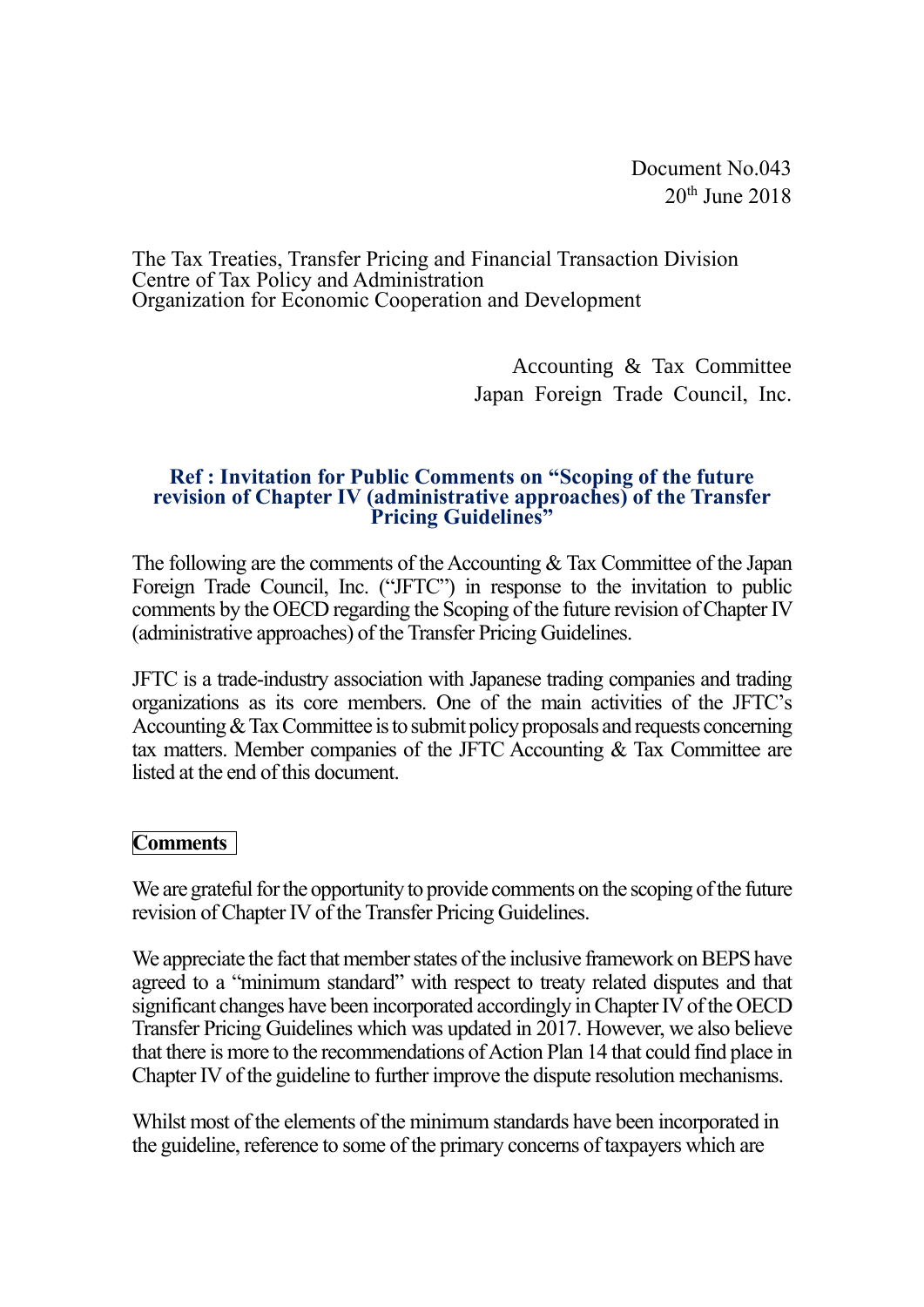presented as "best practices" in Action Plan 14 may be limited if not slightly oversimplistic.

(Best practice 6 as an exception already being devoted enough paper in Chapter IV)

It was mentioned that the conclusions of the work on Action Plan 14 reflect agreement that certain responses to the obstacles that prevent the resolution of disputes via MAP are more appropriately presented as best practices, in general because, unlike the elements of the minimum standards, these best practices have a subjective or qualitative character. This may be true, but none the less the best practices addresses some of the true concerns of taxpayers in connection with matters which are related to the three general objectives of the minimum standard. We believe additional integration of these best practices would supplement the guideline even more.

Among those best practices we would like to emphasize the importance of best practice 7 and best practice 8. MAP is said to be an additional mechanism that taxpayers can use in conjunction with the usual dispute resolution mechanisms available under the domestic law of every country, though in reality it is extremely difficult to explore this additional avenue in tandem with the domestic channels for dispute resolution.

In many cases taxpayers are reluctant to relinquish their right to seek remedy through domestic litigation. They normally resort to executing their right to litigate domestically (deadline for which is usually far earlier than the three-year deadline for MAP) and apply for MAP only as a mere supplementary instrument without much prospect. Even if the taxpayer chooses to pursue both routes simultaneously, litigation usually outpaces the MAP procedure, and as soon as a legally binding order comes out at the domestic side, any hopes of reaching a MAP agreement ceases to exist.

To improve the situation, countries should suspend the filing deadline for domestic litigation if a taxpayer chooses to pursue the MAP route. It is probably true to say, that a MAP process may bring a bit of pressure from another tax administration to the attention of the tax authorities with whom the taxpayer is in dispute but there are obstacles still to be tackled.

The introduction of measures to tackle BEPS should not lead to uncertainty for taxpayers and unintended double taxation. We believe Chapter IV of the OECD Transfer Pricing Guidelines would be for the better if it addresses the concern of taxpayers in connection with the complex interaction between domestic law remedies and MAP.